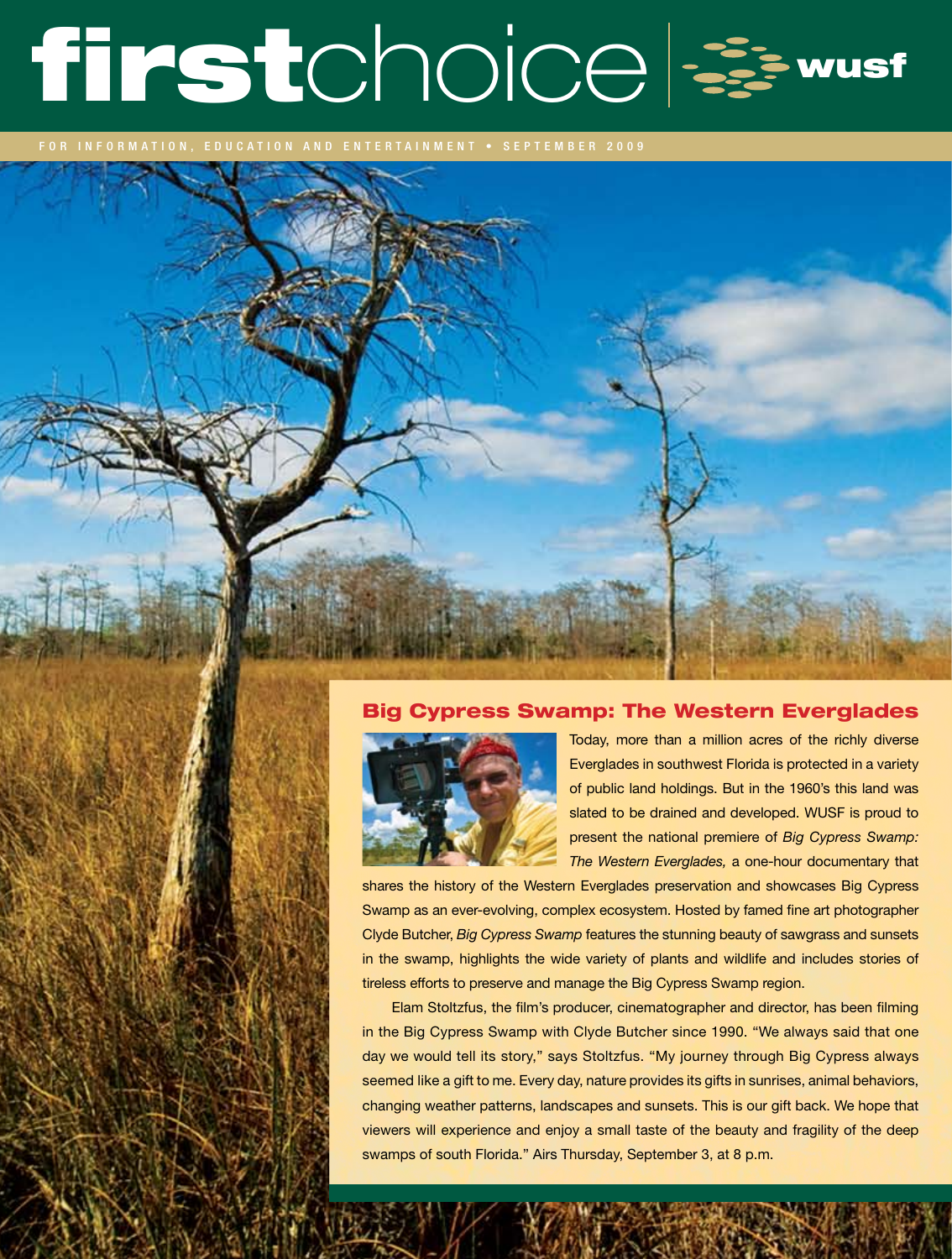# radio television I

|                                                                             |                  | <b>WUSF 89.7 RADIO SCHEDULE</b> |
|-----------------------------------------------------------------------------|------------------|---------------------------------|
| <b>Monday through Friday</b>                                                |                  | <b>Saturday cont</b>            |
| <b>Morning Edition</b>                                                      |                  | <b>Weekend Edition</b>          |
| with Carson Cooper                                                          | $5-9a.m.$        | <b>Car Talk</b>                 |
| <b>Classical Music</b>                                                      |                  | Wait Wait Don't Tel             |
| with Russell Gant                                                           | 9-1 p.m.         | <b>Classical Music</b>          |
| <b>Classical Music</b>                                                      |                  | <b>All Things Considere</b>     |
| with Bethany Cagle                                                          | $1-4$ p.m.       | A Prairie Home Comi             |
| All Things Considered with Joshua<br>Stewart & Robin Sussingham 4-6:30 p.m. |                  | This American Life              |
| Marketplace                                                                 | 6:30-7 p.m.      | Piano Jazz                      |
| Classical Music                                                             |                  | Jazz with Bob Seymo             |
| with Coleen Cook                                                            | 7-10 p.m.        | Jazz with Jeff Frankli          |
| Jazz with Bob Seymour                                                       | 10 p.m.-1 a.m.   | <b>Matthew Wengerd</b>          |
| Jazz with Jeff Franklin &                                                   |                  | <b>Sunday</b>                   |
| <b>Matthew Wengerd</b>                                                      | $1-5$ a.m.       | Jazz                            |
| Friday                                                                      |                  | <b>Classical Music</b>          |
| <b>All Things Considered</b>                                                | 4-6 p.m.         | <b>Weekend Edition</b>          |
| <b>Florida Matters</b>                                                      |                  | <b>Florida Matters</b>          |
| with Carson Cooper                                                          | 6-6:30 p.m.      | with Carson Cooper              |
| Marketplace                                                                 | 6:30-7 p.m.      | <b>Classical Music</b>          |
| <b>Classical Music</b><br>with Coleen Cook                                  |                  | <b>Sunday Baroque</b>           |
| Riverwalk                                                                   | 7-10 p.m.        | Classical Music                 |
| Jazz at Lincoln Center                                                      | 10-11 p.m.       | A Prairie Home Comi             |
| Jazz Set with                                                               | 11 p.m.-midnight | <b>All Things Considere</b>     |
| Dee Dee Bridgewater                                                         | midnight-1 a.m.  | Studio 360                      |
| <b>Saturday</b>                                                             |                  | SymphonyCast                    |
| Jazz                                                                        | $1-6$ a.m.       | <b>Classical Music</b>          |
| Classical Music                                                             | $6 - 8$ a.m.     | Jazz with Jeff Frankli          |

| <b>Saturday continued</b>    |                 |
|------------------------------|-----------------|
| <b>Weekend Edition</b>       | $8-10a.m.$      |
| <b>Car Talk</b>              | $10-11$ a.m.    |
| Wait Wait Don't Tell Me!     | $11 - n$ oon    |
| <b>Classical Music</b>       | noon-5 p.m.     |
| <b>All Things Considered</b> | 5-6 p.m.        |
| A Prairie Home Companion     | 6-8 p.m.        |
| <b>This American Life</b>    | 8-9 p.m.        |
| Piano Jazz                   | 9-10 p.m.       |
| Jazz with Bob Seymour        | 10 p.m.-1 a.m.  |
| Jazz with Jeff Franklin &    |                 |
| <b>Matthew Wengerd</b>       | $1-6$ a.m.      |
| <b>Sunday</b>                |                 |
| Jazz                         | $1 - 6$ a.m.    |
| <b>Classical Music</b>       | $6 - 8$ a.m.    |
| <b>Weekend Edition</b>       | $8-10a.m.$      |
| <b>Florida Matters</b>       |                 |
| with Carson Cooper           | $10-10:30$ a.m. |
| <b>Classical Music</b>       | 10:30-11 a.m.   |
| <b>Sunday Baroque</b>        | 11 a.m.-1 p.m.  |
| <b>Classical Music</b>       | $1-3 p.m.$      |
| A Prairie Home Companion     | $3-5$ p.m.      |
| <b>All Things Considered</b> | 5-6 p.m.        |
| Studio 360                   | 6-7 p.m.        |
| SymphonyCast                 | 7-9 p.m.        |
|                              |                 |
| <b>Classical Music</b>       | 9-11 p.m.       |

The WUSF Radio Reading Service is accessible to those who qualify 24 hours a day via a special radio receiver, provided at no charge. Find more information at www.wusf.org.

#### **WUSF 89.72 RADIO SCHEDULE**

| <b>Monday through Friday</b>           |                |
|----------------------------------------|----------------|
| <b>Morning Edition</b>                 |                |
| with Carson Cooper                     | 5-9 a.m.       |
| Tell Me More                           | 9-10 a.m.      |
| The Diane Rehm Show                    | 10 a.m.-noon   |
| Fresh Air                              | noon-1 p.m.    |
| World Have Your Say                    | 1-2 p.m.       |
| Talk of The Nation                     | 2-4 p.m.       |
| All Things Considered with Joshua      |                |
| Stewart & Robin Sussingham 4-6:30 p.m. |                |
| <b>Florida Matters with</b>            |                |
| Carson Cooper (Friday only)            | 6-6:30 p.m.    |
| Marketplace                            | 6:30-7 p.m.    |
| The World                              | 7-8 p.m.       |
| On Point                               | 8-10 p.m.      |
| To The Point                           | 10-11 p.m.     |
| <b>BBC World Service News</b>          | 11 p.m.-5 a.m. |
| <b>Saturday</b>                        |                |
| <b>BBC World Service News</b>          | 5-6 a.m.       |
| <b>World Vision Report</b>             | 6-6:30 a.m.    |
| <b>Florida Matters</b>                 |                |
| with Carson Cooper                     | $6:30-7$ a.m.  |
| Only A Game                            | 7-8 a.m.       |
| <b>Weekend Edition</b>                 | $8-10a.m.$     |
| Car Talk                               | 10-11 a.m.     |
| Whad'Ya Know?                          | 11 a.m.-1 p.m. |
| Wait Wait Don't Tell Me!               | 1-2 p.m.       |
| Studio 360                             | 2-3 p.m.       |
| Marketplace Money                      | 3-4 p.m.       |

| <b>Saturday continued</b>             |                   |
|---------------------------------------|-------------------|
| <b>BBC Newshour</b>                   | 4-5 p.m.          |
| All Things Considered                 | 5-6 p.m.          |
| Fresh Air Weekend                     | 6-7 p.m.          |
| This American Life                    | 7-8 p.m.          |
| Conversations from                    |                   |
| the World Café                        | 8-9 p.m.          |
| The Changing World                    | 9-10 p.m.         |
| BBC World Service News 10 p.m.-5 a.m. |                   |
| <b>Sunday</b>                         |                   |
| <b>BBC World Service News</b>         | 5-6 a.m.          |
| The People's Pharmacy                 | 6-7 a.m.          |
| Speaking of Faith                     | 7-8 a.m.          |
| <b>Weekend Edition</b>                | 8-10 a.m.         |
| Car Talk                              | 10-11 a.m.        |
| Latino USA                            | $11 - 11:30$ a.m. |
| <b>Florida Matters</b>                | 11:30 a.m.-noon   |
| Best of Our Knowledge                 | noon-2 p.m.       |
| <b>Selected Shorts</b>                | $2-3$ p.m.        |
| The Splendid Table                    | 3-4 p.m.          |
| <b>BBC Newshour</b>                   | 4-5 p.m.          |
| All Things Considered                 | 5-6 p.m.          |
| On the Media                          | 6-7 p.m.          |
| Living on Earth                       | 7-8 p.m.          |
| The Tavis Smiley Show                 | 8-10 p.m.         |
| BBC World Service News 10 p.m.-5 a.m. |                   |

#### **SEPTEMBER TV HIGHLIGHTS**



**Dinosaur Train** inspires children ages 3 to 6 to apply scientific thinking as they discover new types of dinosaur species, compare and contrast dinosaurs to today's creatures and embrace the living sciences of paleontology and natural science. Airs Monday through Friday at 6 p.m., beginning September 7.



In **Avec Eric**, viewers are taken behind the scenes at Eric Ripert's famed New York restaurant, Le Bernardin, to witness the inner workings of a high-end restaurant. Learn how to fillet 15 black bass in a minute, pair olive oils with different kinds of fish and create the perfect sauce. Each of the 10 episodes is a journey in culinary inspiration. Airs Tuesdays at 11 a.m., beginning September 29.



**OpenRoad with Doug McConnell** explores the beauty and folklore of the American West with journalist, environmentalist and fourthgeneration Westerner, Doug McConnell. Through McConnell's journeys of discovery, we come to know and appreciate the West's grand landscapes, fascinating cities and poignant historic sites. Airs Wednesdays at 8 p.m., beginning September 30.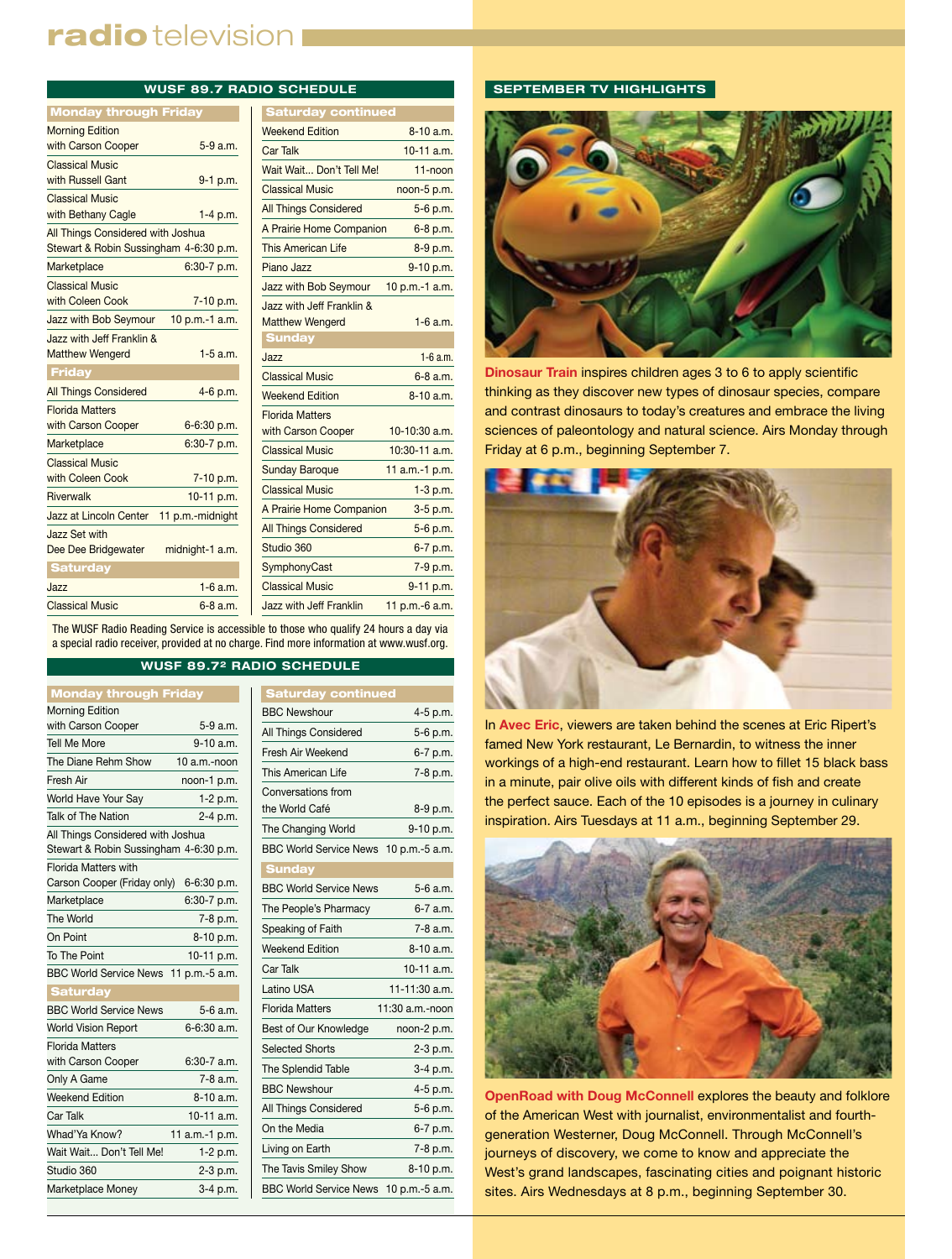# september tv primetime

#### Tuesday 1st

**8:00pm** Lark Rise to Candleford **9:00pm** Doc Martin "The Family Way" **10:00pm** MI-5

#### Wednesday 2nd

**8:00pm** Travelscope "Guatemala – Seeking the Past in Tikal and Yaxha" **8:30pm** Burt Wolf: Travels & Traditions "Chimayo, New Mexico"

**9:00pm** This Old House "Weston Project" Pt. 14 of 16 **9:30pm** Hometime "Basement

Fixtures" **10:00pm** History Detectives

#### Thursday 3rd



**8:00pm** Big Cypress Swamp: The Western Everglades **9:00pm** Planet Tales "Everglades: To Hell and Back" **10:00pm** Tales of the Everglades

#### Friday 4th

**8:00pm** Florida Matters "Economy" **8:30pm** America's Historic Trails with Tom Bodett "El Camino Real: El Pas to Santa Fe" **9:00pm** Antiques Roadshow "Houston, Texas" Hr. 2 **10:00pm** Globe Trekker "Mozambique"

#### Saturday 5th

**8:00pm** Pioneers of Television "Sitcoms" **9:00pm** Saturday Night Movie

"Stand and Deliver"

#### Sunday 6th

**8:00pm** Nova "Judgment Day: Intelligent Design on Trial" **10:00pm** Secrets of the Dead "Battle for the Bible"

#### Monday 7th

**8:00pm** Rick Steves' Europe "Tuscany's Dolce Vita" **8:30pm** Smart Travels – Europe with Rudy Maxa "Europe's Getaways" **9:00pm** Three Faiths, One God: Judaism, Christianity, Islam

#### Tuesday 8th

**8:00pm** Lark Rise to Candleford **9:00pm** Doc Martin "Out of the Woods" **10:00pm** MI-5

#### Wednesday 9th

**8:00pm** Travelscope "Williamsburg, Virginia – America's Historic Triangle" **8:30pm** Burt Wolf: Travels & Traditions "Cruising The Danube" **9:00pm** This Old House "Weston Project" Pt. 15 of 16

#### Wednesday 9th continued

**9:30pm** Hometime "Highland Landscape Wrap" **10:00pm** History Detectives

### Thursday 10th

**8:00pm** Nature "Sharkland" **9:00pm** Of Sharks and Men "The Origin of Fear" **9:55pm** Of Sharks and Men "The Faces of Fear"

#### Friday 11th

**8:00pm** Florida Matters "Going Green" **8:30pm** America's Historic Trails with Tom Bodett "California's Mission Trail: Los Angeles to San Miguel" **9:00pm** Antiques Roadshow "Houston, TX" Hr. 3 **10:00pm** Globe Trekker "Western Canada"

#### Saturday 12th

**8:00pm** Pioneers of Television "Late Night" **9:00pm** Saturday Night Movie "Malcolm X"

#### Sunday 13th

**8:00pm** Nova "The Four-Winged Dinosaur"

**9:00pm** Attenborough Wildlife Collection "Living with Dinosaurs" **9:50pm** Planet Tales "Mystery of the Jurassic"

#### Monday 14th

**8:00pm** Rick Steves' Europe "Italy's Great Hill Towns" **8:30pm** Smart Travels – Europe with Rudy Maxa "Ireland's West Coast" **9:00pm** Monarchy: The Royal Family at Work "The State Visit" Pt. 1 **10:00pm** Monarchy: The Royal Family at Work "The State Visit" Pt. 2

#### Tuesday 15th

**8:00pm** Lark Rise to Candleford **9:00pm** Doc Martin "Erotomania" **10:00pm** MI-5

#### Wednesday 16th



**8:00pm** Travelscope "Madhya Pradesh, India – The Heart of India" **8:30pm** Burt Wolf: Travels & Traditions "Milan, Italy" **9:00pm** This Old House "Weston Project" Pt. 16 of 16 **9:30pm** Hometime "Great Room Hardwood Floor" **10:00pm** History Detectives Thursday 17th

**8:00pm** Nature "Superfish"

#### Thursday 17th continued

**9:00pm** Of Sharks and Men "Fact and Fear" **9:55pm** Of Sharks and Men "The Victims of Fear"

#### Friday 18th

**8:00pm** Florida Matters "Crime" **8:30pm** America's Historic Trails with Tom Bodett "California's Mission Trail: Carmel to Sonoma"

**9:00pm** Antiques Roadshow "Los Angeles, CA" Hr. 2 **10:00pm** Globe Trekker "East Africa:

Tanzania & Zanzibar"

#### Saturday 19th

**8:00pm** Pioneers of Television "Variety" **9:00pm** Saturday Night Movie "One, Two, Three"

#### Sunday 20th

**8:00pm** Nova "Absolute Zero" **10:00pm** American Experience "Minik, The Lost Eskimo"

#### Monday 21st

**8:00pm** Rick Steves' Europe "Vienna"



**8:30pm** Smart Travels with Rudy Maxa "Dublin and Beyond" **9:00pm** Monarchy: The Royal Family at Work "Headquarters" **10:00pm** Monarchy: The Royal Family at Work "Head of State"

#### Tuesday 22nd

**8:00pm** Lark Rise to Candleford **9:00pm** Doc Martin "On the Edge" Pt. 1 **10:00pm** MI-5

#### Wednesday 23rd

**8:00pm** Travelscope "Madhya Pradesh, India – India's Rural Heart" **8:30pm** Burt Wolf: Travels & Traditions "Going Platinum" **9:00pm** This Old House "Brooklyn Project" Pt. 1 **9:30pm** Hometime "Travertine Floor"

#### **10:00pm** History Detectives Thursday 24th

**8:00pm** Nature "In the Valley of the Wolves" **9:00pm** Forever Wild **10:00pm** Yellowstone: Land to Life **10:30pm** Silence & Solitude: Yellowstone's Winter Wilderness

#### Friday 25th

**8:00pm** Antiques Roadshow "Los Angeles, CA" Hr. 3 **10:0pm** Globe Trekker Special: "Best American Hikes"

#### Saturday 26th

**8:00pm** Pioneers of Television "Game Shows" **9:00pm** Saturday Night Movie "Elmer Gantry"

#### Sunday 27th

**8:00pm** Nova "Musical Minds" **9:00pm** Music Instinct: Science and Song

#### Monday 28th

**8:00pm** Rick Steves' Europe "Salzburg and Surroundings" **8:30pm** Smart Travels – Europe with Rudy Maxa "Germany's Romantic Road" **9:00pm** Monarchy: The Royal Family at Work "The Queen and Us"

**10:00pm** Monarchy: The Royal Family at Work "Inside the Firm"

#### Tuesday 29th

**8:00pm** Lark Rise to Candleford "Christmas 2008" **9:16pm** Doc Martin "On the Edge" Pt. 2 1**0:05pm** MI5

#### Wednesday 30th

**8:00pm** OpenRoad

**8:30pm** Burt Wolf: Travels & Traditions "Rome, Italy" **9:00pm** This Old House "New York City Project" Pt. 10 **9:30pm** Hometime "Seven-Year Plan" **10:00pm** History Detectives

#### **Where to Watch**

#### **Over the Air**

- 16.1 WUSF TV
- 16.2 WUSF Kids
- 16.3 Create TV
- 16.4 Florida Knowledge **Network**

#### **WUSF on Comcast**

- 204 WUSF TV
- 205 WUSF Kids
- 206 Create TV
- 207 Florida Knowledge Network

#### **WUSF on Verizon FiOS**

- 16 WUSF TV
- 470 WUSF TV
- 473 WUSF Kids
- 472 Create TV
- 471 Florida Knowledge **Network**

#### **WUSF on Bright House**

- 616 WUSF TV
- 617 WUSF Kids
- 618 Create TV
- 619 Florida Knowledge **Network**